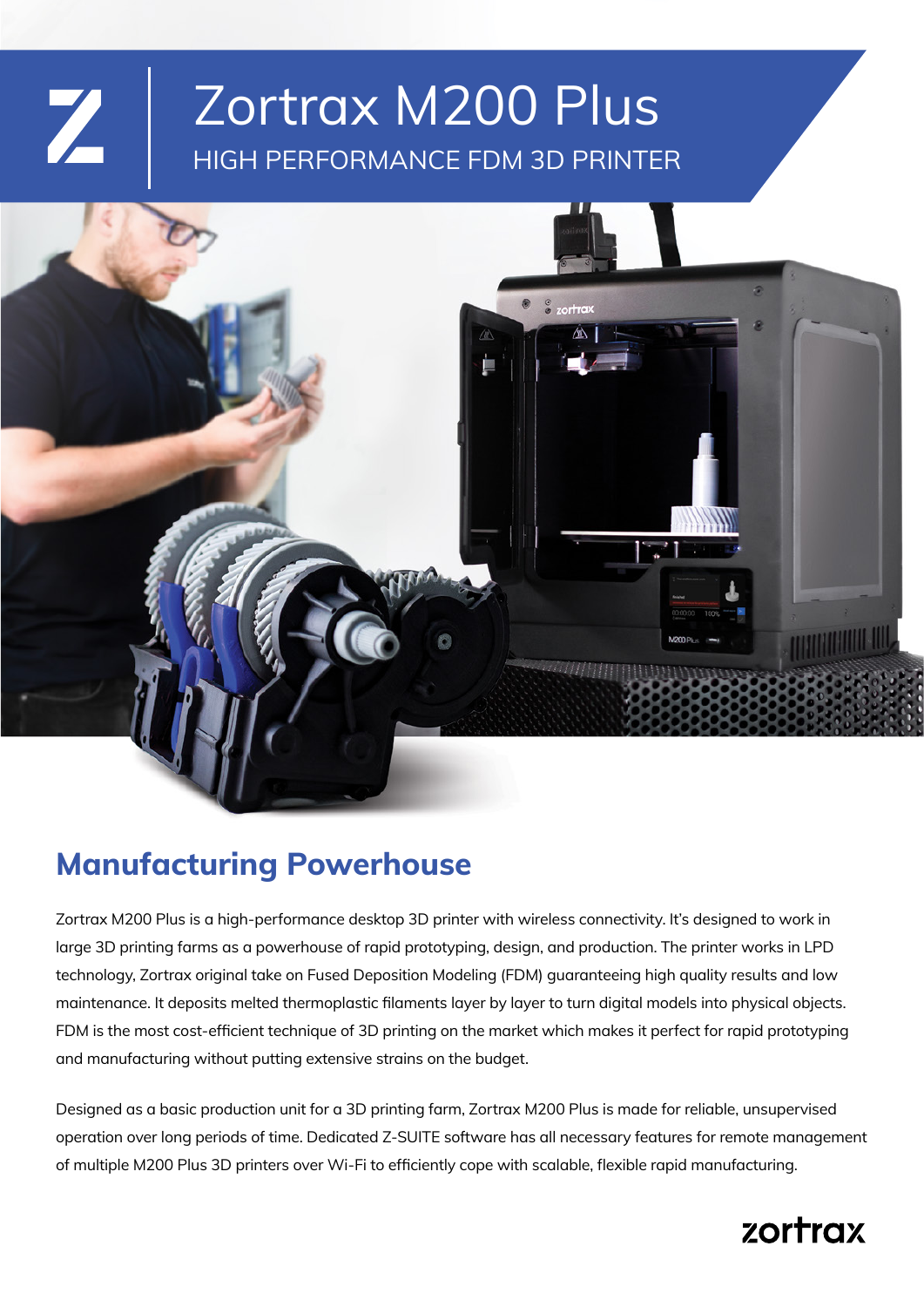

## **Economics Behind Farming**

Multiple Zortrax M200 Plus 3D printers connected into a 3D printing farm can help optimize rapid manufacturing, prototyping, and design. They speed up the low-volume production by increasing the number of products that can be made in one go. Research and development staff can quickly test different variations of their designs to find the best possible solutions while designers are free to print their concepts on any of the available printers at any given time. Zortrax M200 Plus is more than capable to work in large established corporations and small businesses alike.

## **Zortrax Ecosystem**

Zortrax Ecosystem comprises of Z-SUITE slicing software and dedicated 3D printing flaments designed to seamlessly work with the printers. External materials are also supported to cater for advanced users in highly specialized felds. The Ecosystem is easy to operate for untrained staff, but can also be highly customized by those who want to go beyond the default settings. That's why its a comprehensive solution for efficient prototyping and manufacturing.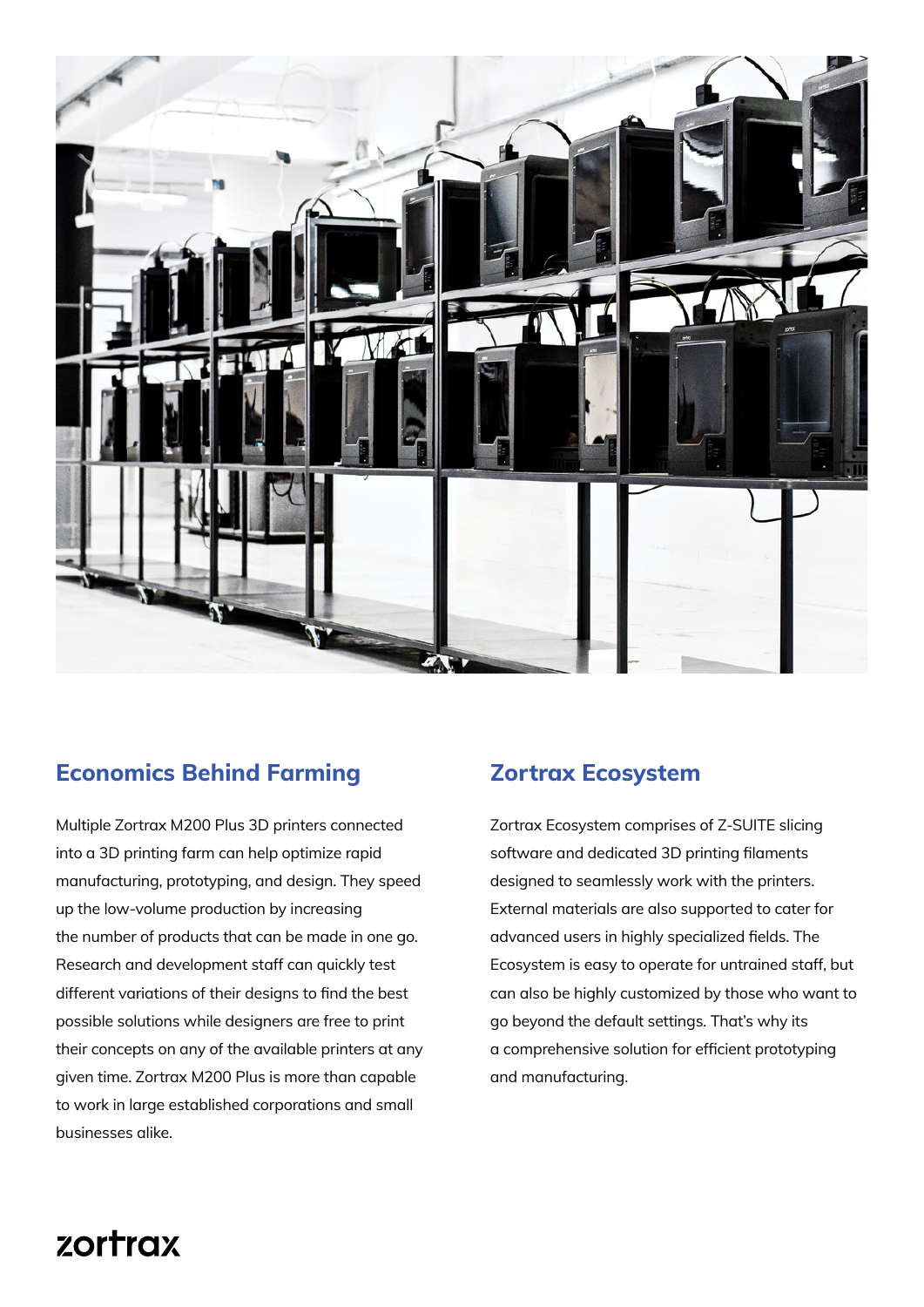## **Heritage of Quality**

M Series 3D printers laid the foundation for what Zortrax is today. They have won numerous industry awards and earned worldwide recognition fnding their way to Bosch and NASA among others. Zortrax M200 Plus is the latest generation of Zortrax flagship 3D printers that have become the epitome of quality for professionals around the globe.

## **Technical Data**

| <b>Device</b>                     |                                                                                               |  |
|-----------------------------------|-----------------------------------------------------------------------------------------------|--|
| <b>Build volume</b>               | 200 x 200 x 180 mm (7.9 x 7.9 x 7.1 in)                                                       |  |
| <b>Material container</b>         | Spool                                                                                         |  |
| <b>Material diameter</b>          | 1.75 mm (0.069 in)                                                                            |  |
| Nozzle diameter                   | $0.4$ mm $(0.016$ in)                                                                         |  |
| Support                           | Mechanically removed - printed with the same material<br>as the model                         |  |
| Extruder                          | Single (upgraded for more demanding materials)                                                |  |
| <b>Extruder cooling</b><br>system | Radial fan cooling the extruder block; two fans cooling<br>the print                          |  |
| Hotend                            | Redesigned (v3), new geometry of the nozzle                                                   |  |
| <b>Material endstop</b>           | Mechanical                                                                                    |  |
| Platform                          | Perforated, equipped with pogo pins                                                           |  |
| Connectivity                      | Wi-Fi, Ethernet, USB                                                                          |  |
| Operating system                  | Android                                                                                       |  |
| Processor                         | Ouad Core                                                                                     |  |
| <b>Touchscreen</b>                | 4" IPS 800 x 480                                                                              |  |
| Camera                            | Yes                                                                                           |  |
| Available<br>materials            | Z-ULTRAT, Z-HIPS, Z-GLASS, Z-PETG, Z-ESD, Z-PCABS,<br>Z-ABS, Z-ASA Pro, Z-PLA Pro, Z-SEMIFLEX |  |
| <b>External materials</b>         | Applicable                                                                                    |  |

| Printing                      |                                                                                                       |  |
|-------------------------------|-------------------------------------------------------------------------------------------------------|--|
| Technology                    | LPD (Layer Plastic Deposition) - depositing melted<br>material layer by layer onto the build platform |  |
| Layer resolution              | 90 - 390 microns                                                                                      |  |
| <b>Minimal wall thickness</b> | 400 microns                                                                                           |  |
| <b>Platform levelling</b>     | Automatic measurement of platform points' height                                                      |  |

#### **Temperature**

| Maximum printing temperature<br>(extruder) | 290° C (554° F)                            |
|--------------------------------------------|--------------------------------------------|
| Maximum platform temperature               | 105° C (221° F)                            |
| Ambient operation temperature              | $20 - 30^{\circ}$ C (68 - 86 $^{\circ}$ F) |
| Storage temperature                        | $0 - 35^{\circ}$ C (32 - 95 $^{\circ}$ F)  |

#### Electrical

| AC input                  | $110$ V $\sim$ 5.9 A 50/60 Hz : 240 V $\sim$ 2.5 A 50/60 Hz |
|---------------------------|-------------------------------------------------------------|
| Maximum power consumption | 320W                                                        |

#### Weight and physical dimensions

| Without a spool (W x D x H) | 350 x 360 x 505 mm (13.8 x 14.2 x 19.9 in) |
|-----------------------------|--------------------------------------------|
| With a spool                | 350 x 430 x 505 mm (13.8 x 16.9 x 19.9 in) |
| Shipping box                | 470 x 480 x 570 mm (18.5 x 18.9 x 22.4 in) |
| Device weight               | 16 kg (32 lb)                              |
| Shipping weight             | 26 kg (57.3 lb)                            |

#### **Software**

| Software bundle             | 7-SUITE                                 |
|-----------------------------|-----------------------------------------|
| Supported input file types  | .stl, .obj, .dxf, .3mf                  |
| Supported operating systems | Mac OS X / Windows 7 and newer versions |

#### In the box

3D Printer, Hotend V3, Side Covers, Z-SUITE, Starter Kit, spool of material, improved spoolholder

#### Additional information

Each delivered printer may have worked up to 50 hours during the quality control test prints.

All information contained in this brochure and specifcation is subject to change without notice.